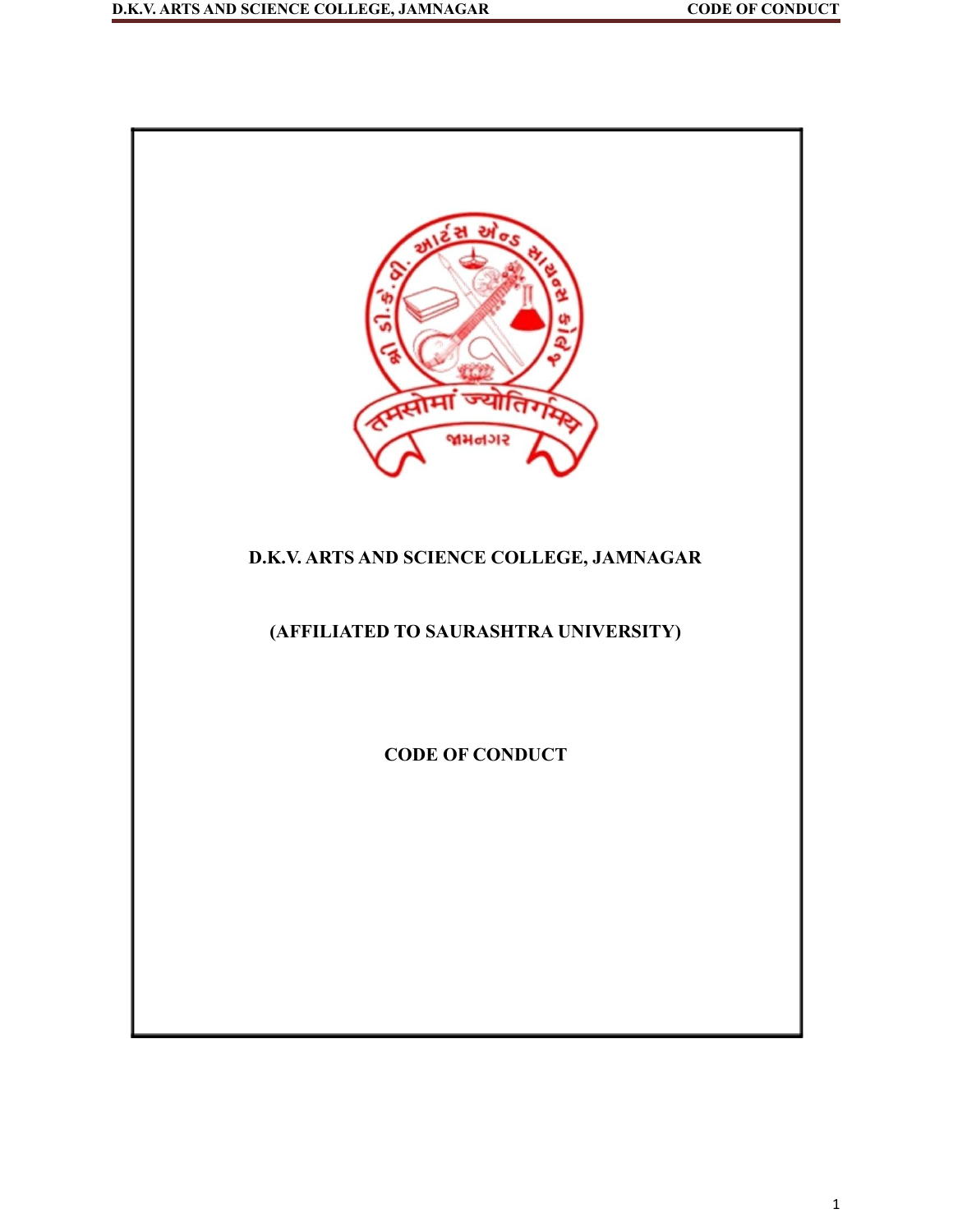#### **Vision and Mission of the College**

# Vision

The institute envisions to provide a qualitative atmosphere of learning for the students getting educated and trained for the progression inside academia and betterment of society through their enhanced skills.

# **Mission**

- To prepare a nurturing atmosphere for a better learning experience for the students
- To work harder towards excellence so as to stimulate the employability
- To mould the personality of the students for a harmonious society and a better nation
- To provide a platform for undergraduate students to ignite and foster their curiosity for higher researches
- To provide a learning interface necessary for professional growth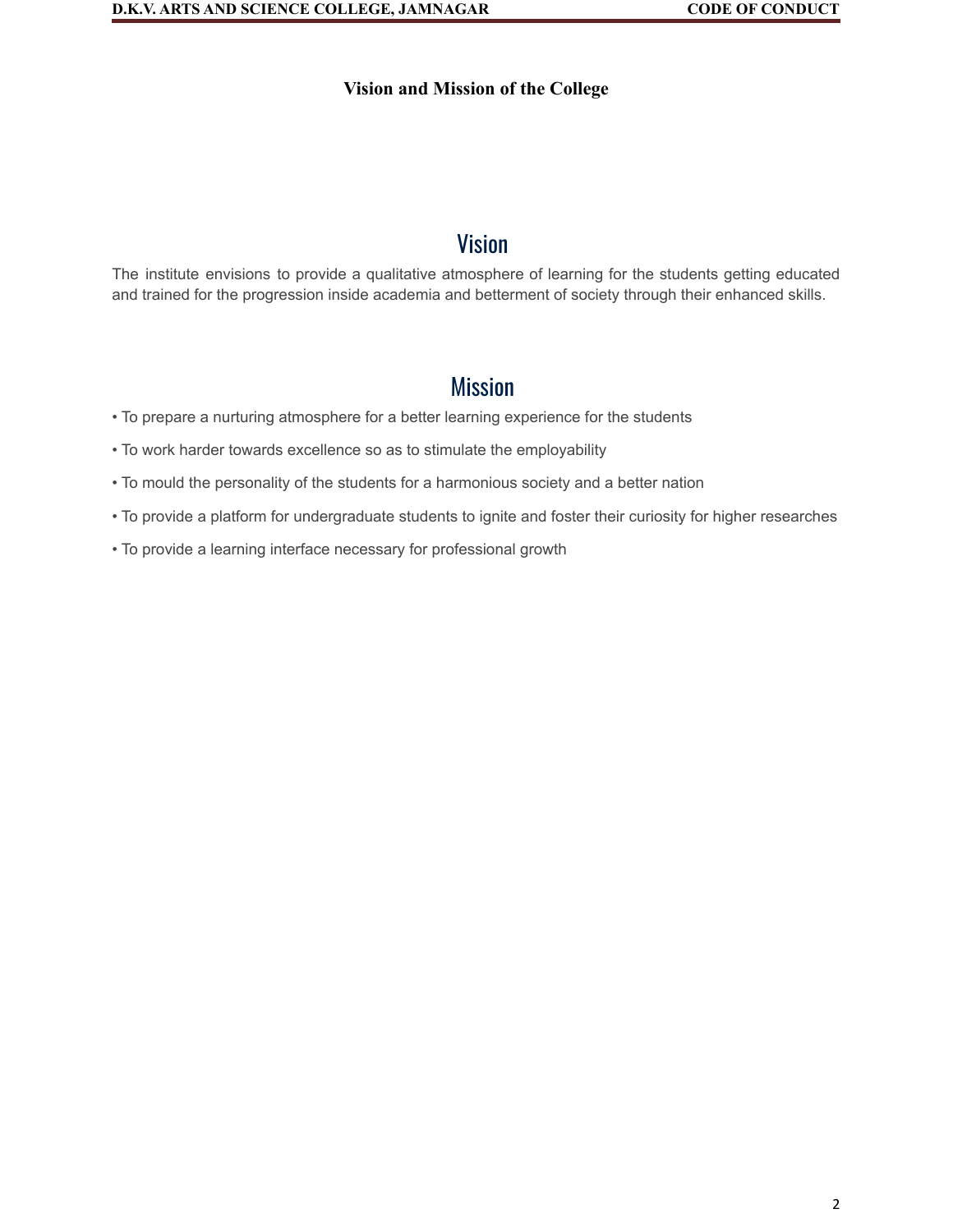# **INDEX**

**Page No.**

# **CHAPTER-I : INSTITUTIONAL CODE OF CONDUCT FOR STUDENTS**

|                                                            | 1.1 | <b>DISCIPLINE</b>            |                           |                |  |  |  |  |
|------------------------------------------------------------|-----|------------------------------|---------------------------|----------------|--|--|--|--|
|                                                            | 1.2 | <b>I-CARD</b>                |                           | 6              |  |  |  |  |
|                                                            | 1.3 | <b>HUMAN VALUES</b>          |                           | 6              |  |  |  |  |
|                                                            | 1.4 | <b>DRESS CODE</b>            |                           | 6              |  |  |  |  |
|                                                            | 1.5 | <b>MOBILE PHONE</b>          |                           | 6              |  |  |  |  |
|                                                            | 1.6 | <b>RAGGING</b>               |                           | $\overline{7}$ |  |  |  |  |
|                                                            | 1.7 | <b>ATTENDANCE</b>            |                           |                |  |  |  |  |
|                                                            | 1.8 | <b>EXAMINATION</b>           |                           |                |  |  |  |  |
|                                                            | 1.9 | <b>GENERAL</b>               |                           |                |  |  |  |  |
| <b>CHAPTER-II: INSTITUTIONAL CODE OF CONDUCT FOR STAFF</b> |     |                              |                           |                |  |  |  |  |
|                                                            | 2.1 | <b>DISCIPLINE</b>            |                           |                |  |  |  |  |
|                                                            | 2.2 | <b>LEAVES</b>                |                           |                |  |  |  |  |
| <b>CHAPTER III : CODE OF CONDUCT FOR TEACHING-STAFF</b>    |     |                              |                           |                |  |  |  |  |
|                                                            | 3.1 | <b>DISCIPLINE</b>            |                           | 12             |  |  |  |  |
|                                                            | 3.2 | <b>LEAVES</b>                |                           |                |  |  |  |  |
|                                                            | 3.3 | <b>CONTINUOUS ASSESSMENT</b> |                           |                |  |  |  |  |
|                                                            |     | 3.3.1                        | <b>CLASSROOM TEACHING</b> | 12             |  |  |  |  |
|                                                            |     | 3.3.2                        | <b>LABORATORY</b>         | 13             |  |  |  |  |

3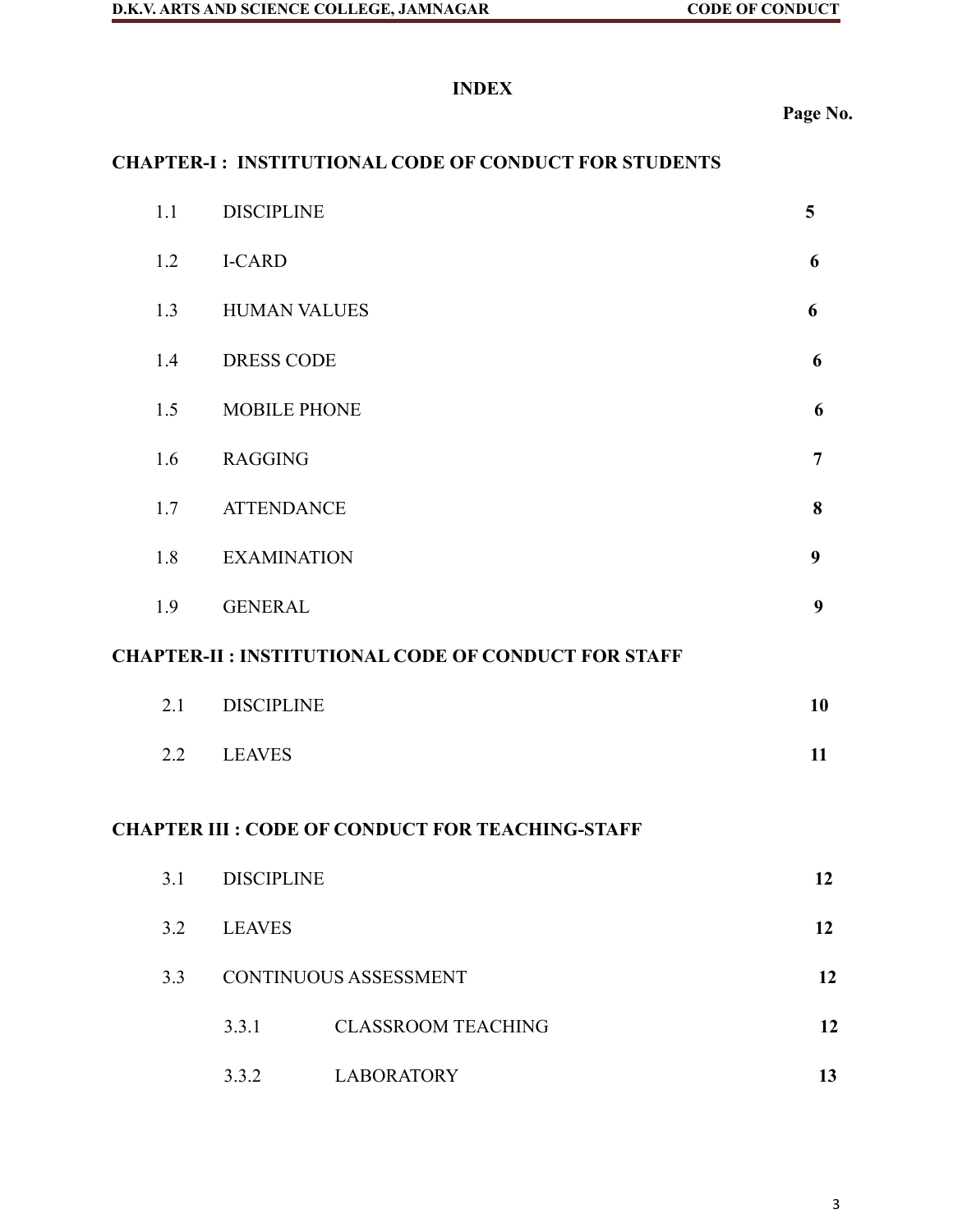|                                                                                          |                                                 | 3.3.3                       | <b>TEST/ASSIGNMENTS</b>                                  | 13 |  |  |  |
|------------------------------------------------------------------------------------------|-------------------------------------------------|-----------------------------|----------------------------------------------------------|----|--|--|--|
|                                                                                          |                                                 | 3.3.4                       | <b>APPRAISAL REPORT</b>                                  | 14 |  |  |  |
|                                                                                          |                                                 |                             | <b>CHAPTER IV : CODE OF CONDUCT FOR SUPPORTING STAFF</b> |    |  |  |  |
|                                                                                          | 4.1                                             | <b>ADMINISTRATIVE STAFF</b> | 15                                                       |    |  |  |  |
|                                                                                          | 4.2                                             | <b>ACCOUNTANT</b>           | 15                                                       |    |  |  |  |
|                                                                                          | 4.3                                             | <b>STUDENT SECTION</b>      | 15                                                       |    |  |  |  |
|                                                                                          | 4.4                                             | <b>LAB ASSISTANT</b>        |                                                          | 16 |  |  |  |
|                                                                                          | 4.5                                             | <b>LAB ATTENDANT</b>        |                                                          | 16 |  |  |  |
|                                                                                          | 4.6                                             | <b>CLERK</b>                |                                                          | 16 |  |  |  |
|                                                                                          | 4.7                                             | <b>PEON</b>                 |                                                          | 16 |  |  |  |
| <b>CHAPTER V : CODE OF CONDUCT FOR HEAD OF DEPARTMENT</b><br>17                          |                                                 |                             |                                                          |    |  |  |  |
| <b>CHAPTER VI : CODE OF CONDUCT FOR PRINCIPAL</b><br>18                                  |                                                 |                             |                                                          |    |  |  |  |
| CONDUCT FOR COLLEGE DEVELOPMENT<br><b>CHAPTER VII: CODE OF</b><br><b>COMMITTEE</b><br>20 |                                                 |                             |                                                          |    |  |  |  |
|                                                                                          | <b>CHAPTER VIII : PROFESSIONAL ETHICS</b><br>22 |                             |                                                          |    |  |  |  |

4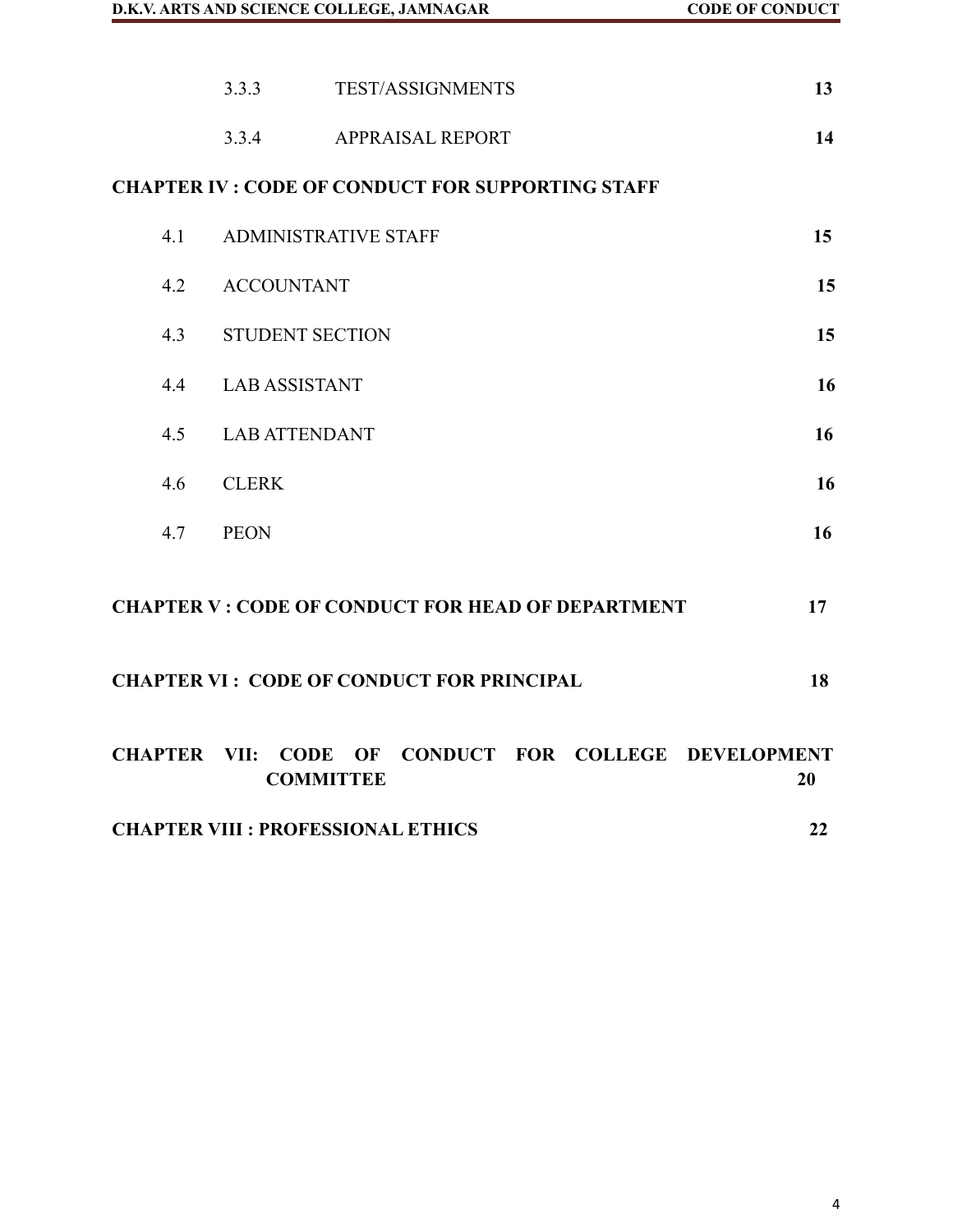### **CHAPTER-I**

#### **INSTITUTIONAL CODE OF CONDUCT FOR STUDENTS**

#### **1.1 DISCIPLINE**

The student shall observe and follow the academic calendar of the Institute.

Any act of indiscipline or misbehavior by any student will attract severe penalties / punishment.

Damage to Institute & campus property due to negligence/lack of care would attract punishment and compensation for loss caused.

Students shall only use the waste bins for dispensing waste materials within the Campus including classrooms, hostels and offices.

Students should not throw litters in the Institute campus. Any student found littering will have to pay fine.

The fund so collected through these penalties will be used towards student's welfare.

Students have to park their vehicles in parking zone only. Any student found breaking the rule will have to pay.

No person shall be invited to address or entertain the students of the college, without the previous written permission of authorities.

Students are prohibited from indulging in anti-institutional, anti-national, antisocial, communal, immoral or political expressions and activities within the Campus and hostels.

All Educational tours or Industrial visits shall be accompanied by the faculty members after obtaining necessary undertaking from the Parents / Guardian of the students'

Unauthorized entry of outsiders into the campus as well as hostels is strictly prohibited. Without specific permission of the authorities, students shall not bring outsiders to the College or hostels.

Any case of criminal activity or violation of law and order in the College Campus will be reported to the police.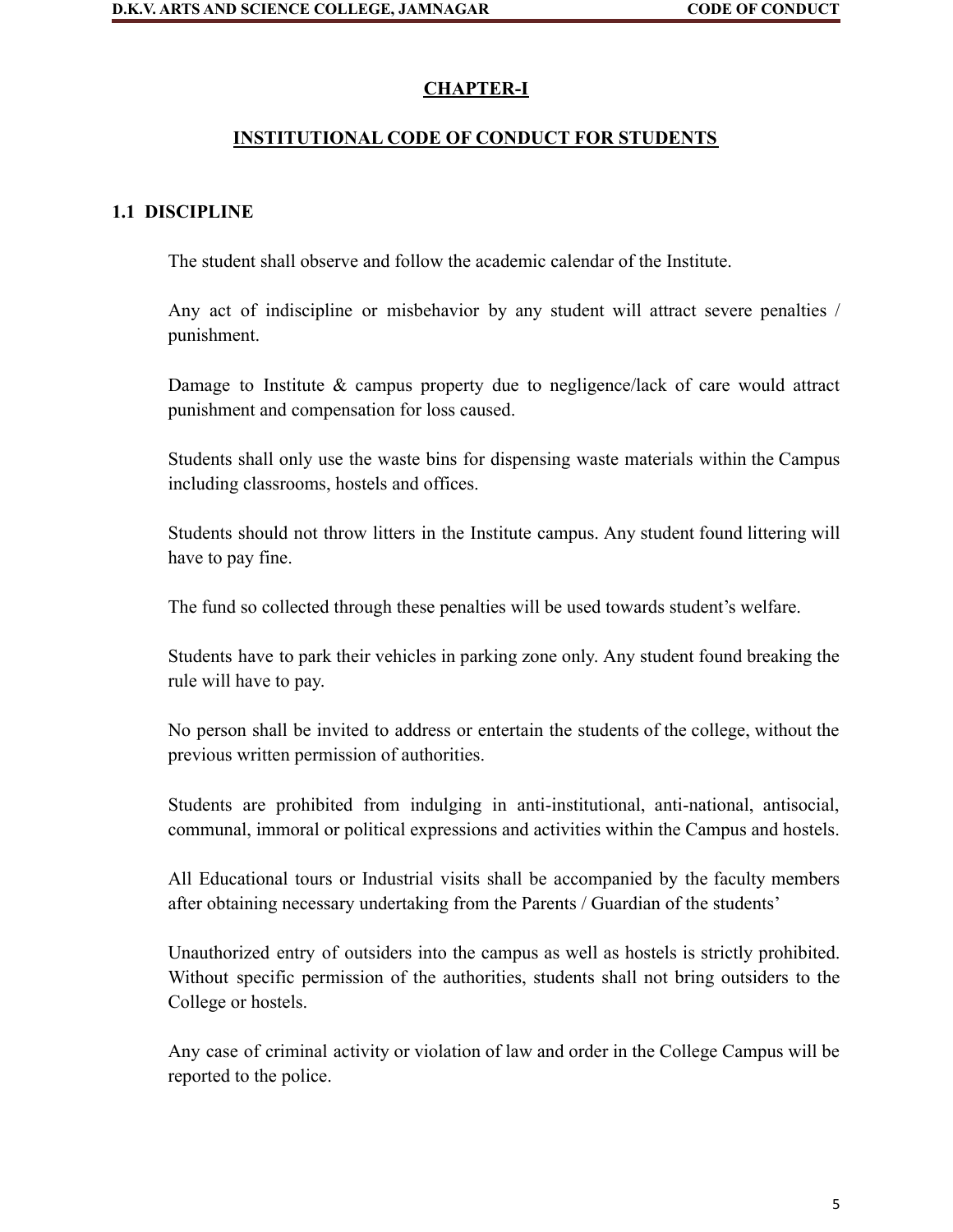### **1.2 I-CARD**

The students should take their Identity Card and Library Card for Home Lending, from the Library at the beginning of the year.

I-Card will be available a week after them produces her Identity Card size photographs along with Admission Receipt and the correctly filled in prescribed form available in the Library.

The students should collect their I- Card within 15 days from the date of admission.

The students should carry identity card with them regularly and the identity cards should be produce when demanded by the authorized persons of the Institute.

At the time of issuing a book, the Identity Card must be presented along with the Library card. Without I- Card the reader may be refused the use of the Home Lending facility.

If student has lost library card or I-card should be reported immediately to the coordinator and the librarian with an application.

### **1.3 HUMAN VALUES**

Be scrupulously honest in all academic activities and with all staff and students.

#### **1.4 DRESS CODE**

We believe in inculcating a sense of discipline and belongingness in the students by observing a dress code.

Students are expected to wear formal dress throughout the week.

#### **1.5 MOBILE PHONE**

The student should switch off their mobile phones while in the class room, Laboratory and Library etc. as per notification.

Mobile phone is strictly prohibited in the exam hall during the examination.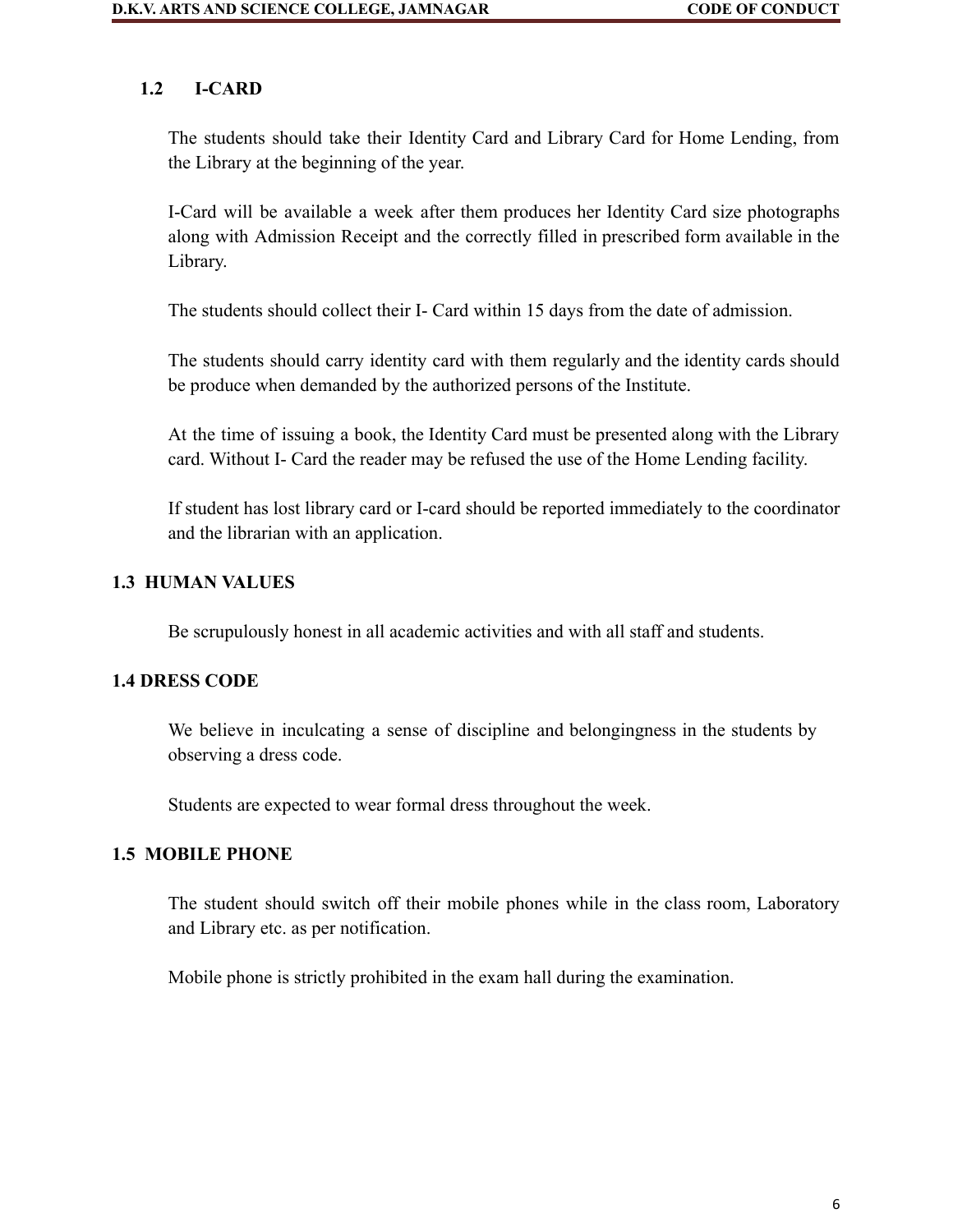### **1.6 RAGGING**

#### **What is Ragging?**

Hon'ble Supreme court as per the directions of

### **What is Ragging…?**

Hon'ble Supreme court as per the directions of

Ragging means display of disorderly conduct, doing of any act which causes or is likely to cause physical or psychological harm.

Raises Apprehension or fear or shame to a student within or outside an educational institution

Any act or abuse by spoken words, emails, snails-mails, blogs, public insults.

Any act of financial extortion or forceful expenditure burden put on a junior student by senior students.

Any act of physical abuse.

Any act that affects mental health & self-confidence of students.

Asking to perform amusing tasks for eg. Dancing, singing, jumping etc. in college or hostel.

Any injury caused to the fundamental right to human dignity through humiliation heaped on juniors by senior.

# **ACTION TO BE TAKEN AGAINST STUDENTS INDULGING AND ABETTING IN Ragging as per the Directions of Hon'ble Supreme court of India.**

Cancellation of admission and also debarred from taking admission in any technical institution in India.

Suspension from attending classes.

Withholding/Withdrawing scholarship / fellowship and other benefits.

Debarring from appearing in any test/ examination or other evaluation process.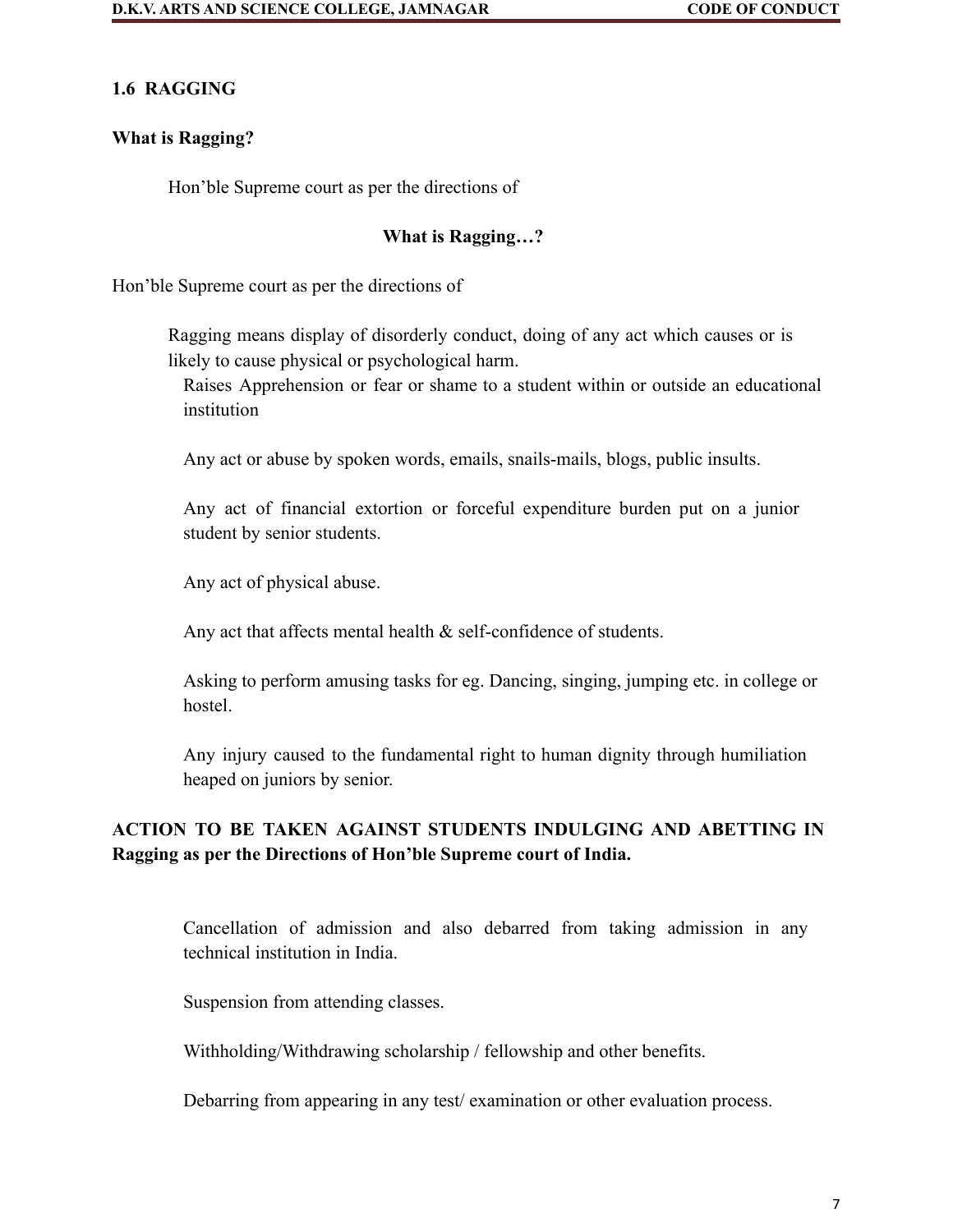Withholding results.

Debarred from representing the institution in any regional, national or international meet, tournament, youth festival etc.

Suspension / expulsion from the institution for period ranging from 1 to 4 semesters.

Collective punishment.

An FIR filed without any exception with local police station.

### **1.7 ATTENDANCE**

Newly admitted student should report to H.O.D. with duly signed registration form along with the undertaking of Parent/ Guardian.

Student should be regular in attendance for all sessions during the day.

Student should have at least 75% attendance in the Lectures of every subject and 100% overall performance.

If the student is found irregular in attendance, disciplinary action will be taken.

The student coming late shall not be allowed to enter the class.

The student must report about the sickness to the Institute (H.O.D.) after joining the college she/he has to submit the leave application with medical certificate to H.O.D. Sanction of leave for more than three days will have to be obtained before the fourth day itself and not at the time when the student comes back to college.

The total number of lectures missed on the grounds mentioned above should not in any case exceed 25%. Grant of permission does not mean that the absence has been condoned for the purposes of computing attendance.

On no account will students be allowed to remain absent for any mid-semester, term-end examination conducted by the Institute or continuous assessment conducted by faculty in class. The student will be entirely responsible for such absence. This may be detrimental to the overall performance and results of the student.

Students should have to take prior permission (written) of the H.O.D. to remain absent from any activity of Institute.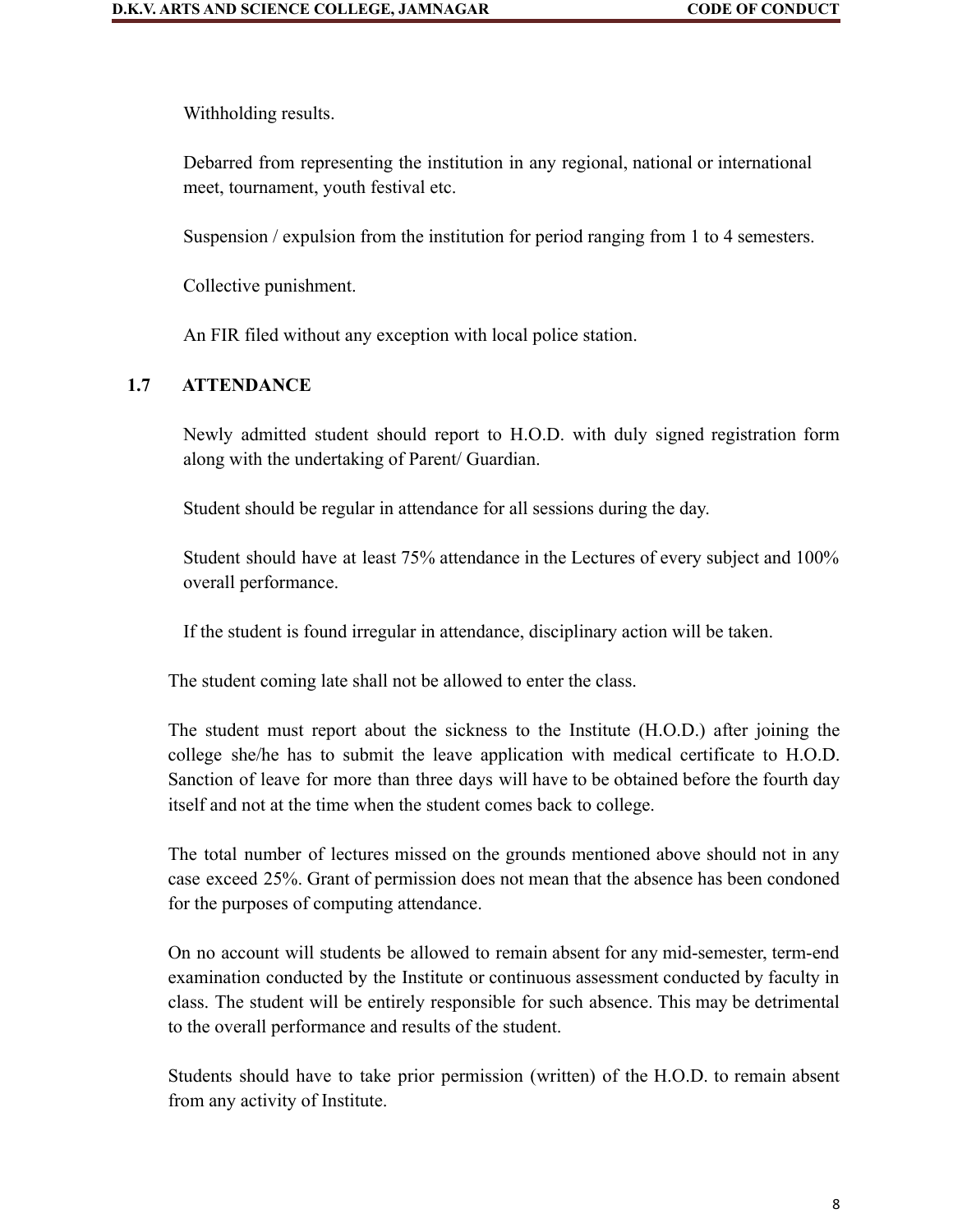The student should complete of all Practical's and Term – work such as Journals, Drawing Sheets, Seminar or any other assignment as per schedule.

### **1.8 EXAMINATION**

Candidates must appear at the examination hall half an hour before the commencement of the examination.

Mobile phone is strictly prohibited in the exam hall during the examination.

Candidates should not communicate with one another in any manner whatsoever during the examination.

A candidate is permitted to bring the following items to an exam: pen, pencil, drafting instruments, and, if specifically permitted, electronic calculators. All equipment brought to the examination must be placed on the candidate's desk and kept in view during the examination.

All students should follow the rules of university ordinance **1.9 GENERAL**

> Loud/impolite talk/use of unparliamentarily language which offends the listener would be dealt with seriously.

Expected to spend their free time in the Library/Reading Room.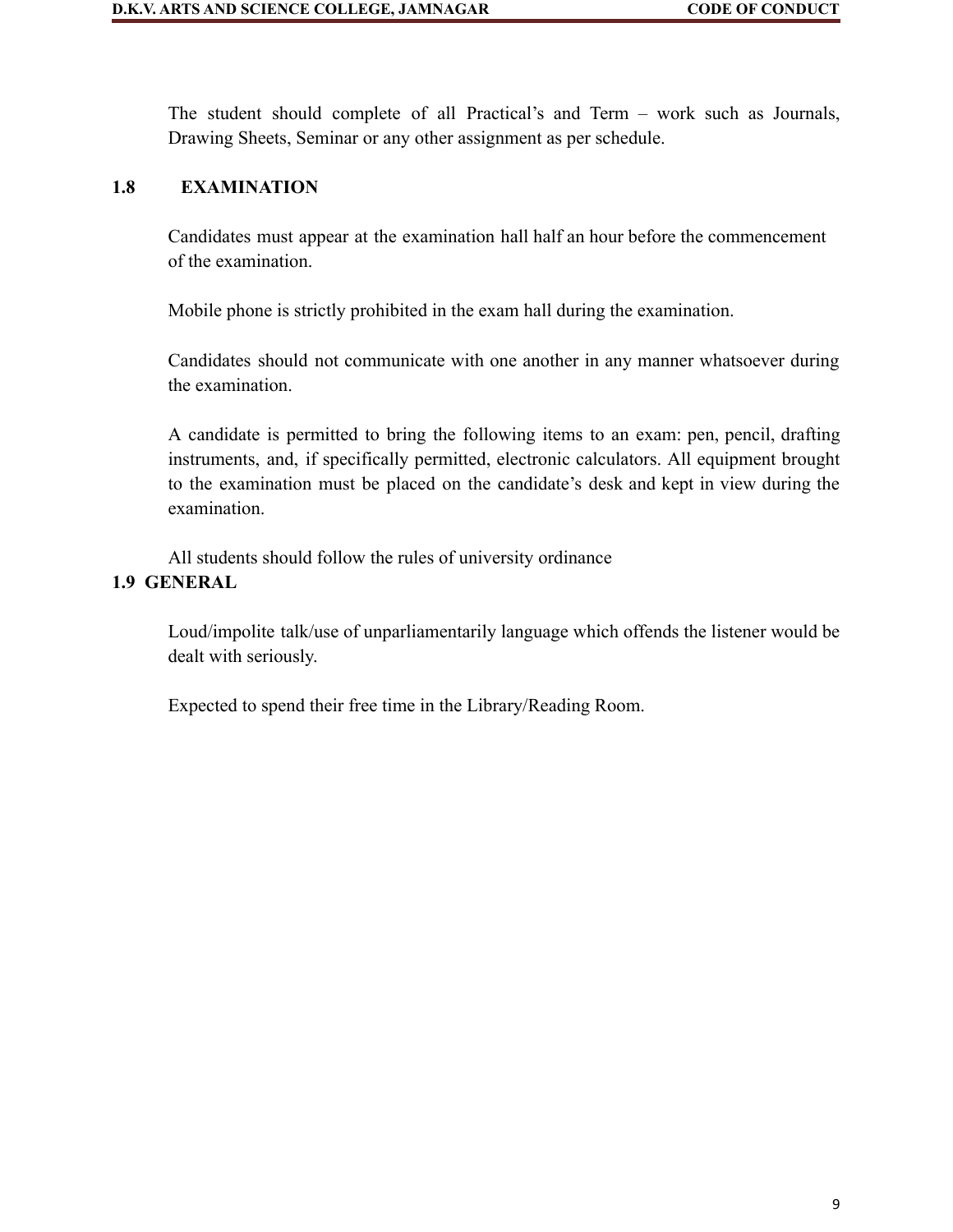# **CHAPTER-II**

## **INSTITUTIONAL CODE OF CONDUCT FOR STAFF**

## **2.1 DISCIPLINE**

All staff of the Institute are responsible for protecting and taking reasonable steps to prevent the theft or misuse of, or damage to Institute assets including all kinds of physical assets, movable and immovable property.

All the staff Members should follow the rules and regulations of the Institution as prevalent from time to time.

All staff shall devote their time and their best efforts for the progress of the Institute.

Staff should contribute to the vision, mission and goals of Institute through engagement of working hours.

Staff must be punctual.

Staff must attend all functions of college as per the instructions of Principal of the college.

Staff must refrain from any form of harassment or unlawful discrimination based on existing legislative requirements relating to:

gender/sexuality/age/marital status

pregnancy or likelihood of pregnancy

physical features, disability or impairment (physical disability or medical status)

Every staff should maintain absolute integrity and devotion to duty and not to act which is unbecoming of an employee of an educational institution.

Staff should work in cooperation and collaborative manner with others through academic and administrative activities to achieve Institute goals.

Every staff should strictly abide by any law relating to intoxicating drink or drug in force in any area in which he/she may happen to be for the time being and not to be under the influence of any intoxicating drink or drug during the course of his/her duty.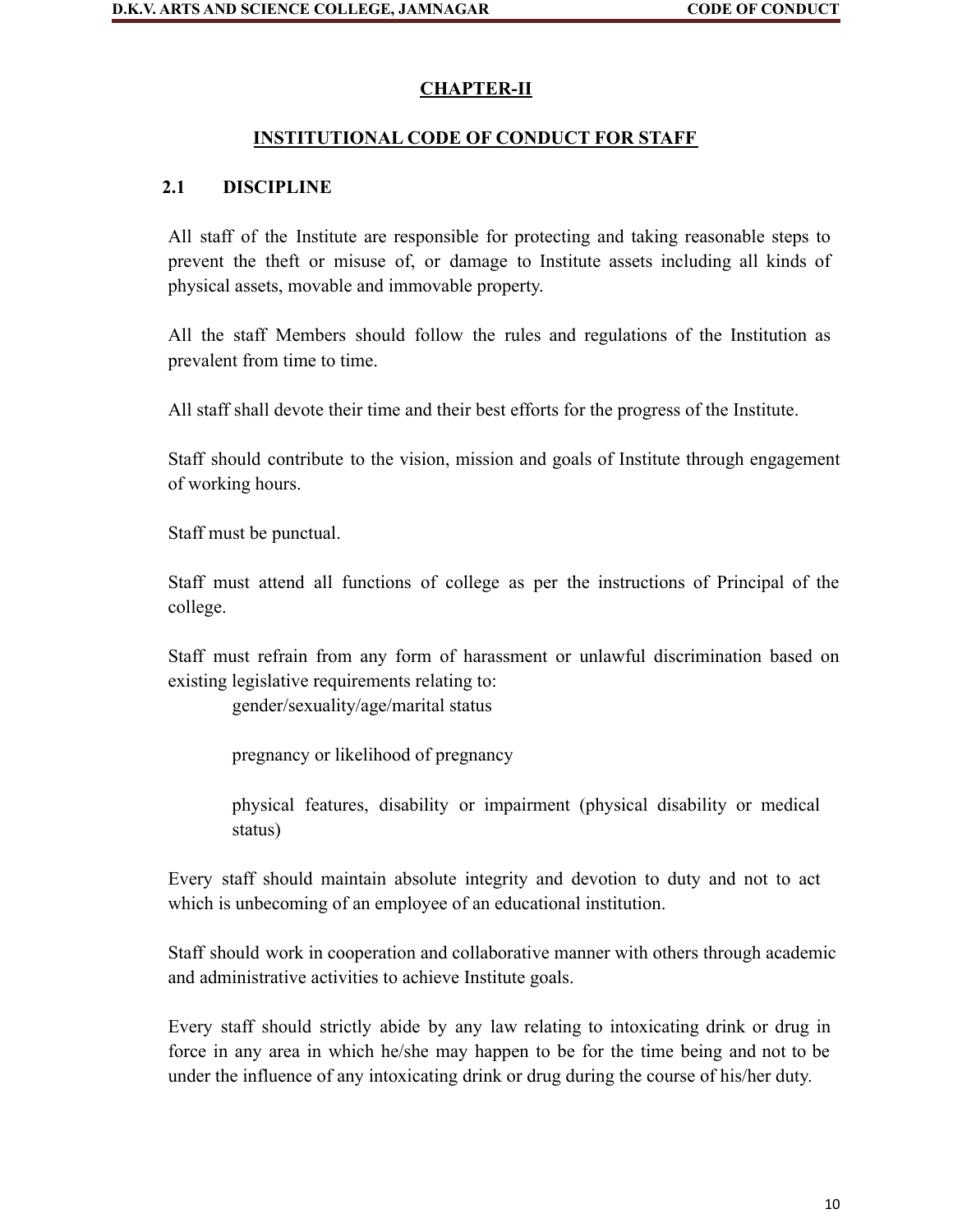Every staff should maintain the confidentiality regarding the College's affairs and the affairs of its constituents and should not divulge, directly or indirectly, any information of confidential nature either to a member of the public or of the College's staff, unless compelled to do so by a judicial or other authority or unless instructed to do so by a superior officer in the discharge of his/her duties.

The Faculty Member should show no partiality to any segment / individual student.

### **2.2 LEAVES**

Staff shall get casual leaves, medical leaves, earn leaves and vacations as per Rules.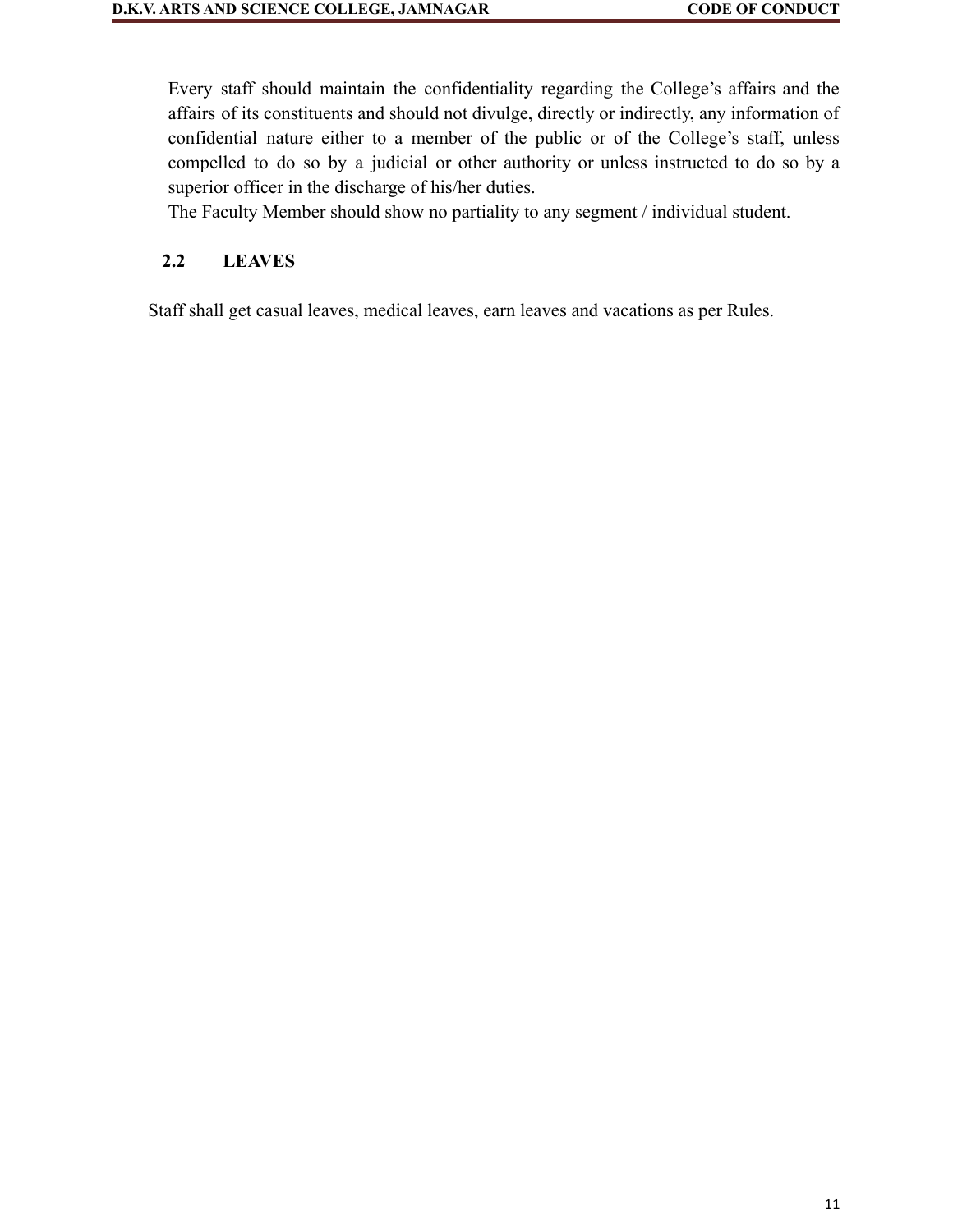## **CHAPTER III**

# **CODE OF CONDUCT FOR TEACHING-STAFF**

# **3.1 DISCIPLINE**

The Faculty Member should report to the college at least 10 minutes before the commencement of college timing.

The work plan of teaching staff should ensure, in the most productive manner, the utilization of stipulated 18 working hours per week, with regard to the roles, jobs and targets assigned to them by the Department/ Institution.

### **3.2 LEAVES**

Whenever a Faculty Member intends to take leave, the Faculty Member should get the leave sanctioned in advance and with proper alternate arrangements made for class / lab / invigilation. In case of emergency, the HOD or the next senior faculty must be informed with appropriate alternate arrangements suggested.

# **3.3 CONTINUOUS ASSESSMENT**

Once the subject is allotted the staff should prepare lecture wise lesson plan.

The Staff should get the lesson plan and course file - approved by HOD and Principal. The course file should be maintained as per the prescribed format.

The Staff should not involve himself/herself in any unethical practice while doing continuous assessment.

The Faculty Member must strive to prepare himself/ herself academically to meet all the challenges and requirements in the methodology of teaching so that the input may be useful for the student community at large.

The staff should get the feedback from students and act / adjust the teaching appropriately.

Every Faculty Member should maintain academic record book.

### **3.3.1 CLASSROOM TEACHING**

The staff should engage the full 55 minutes and should not leave the class early.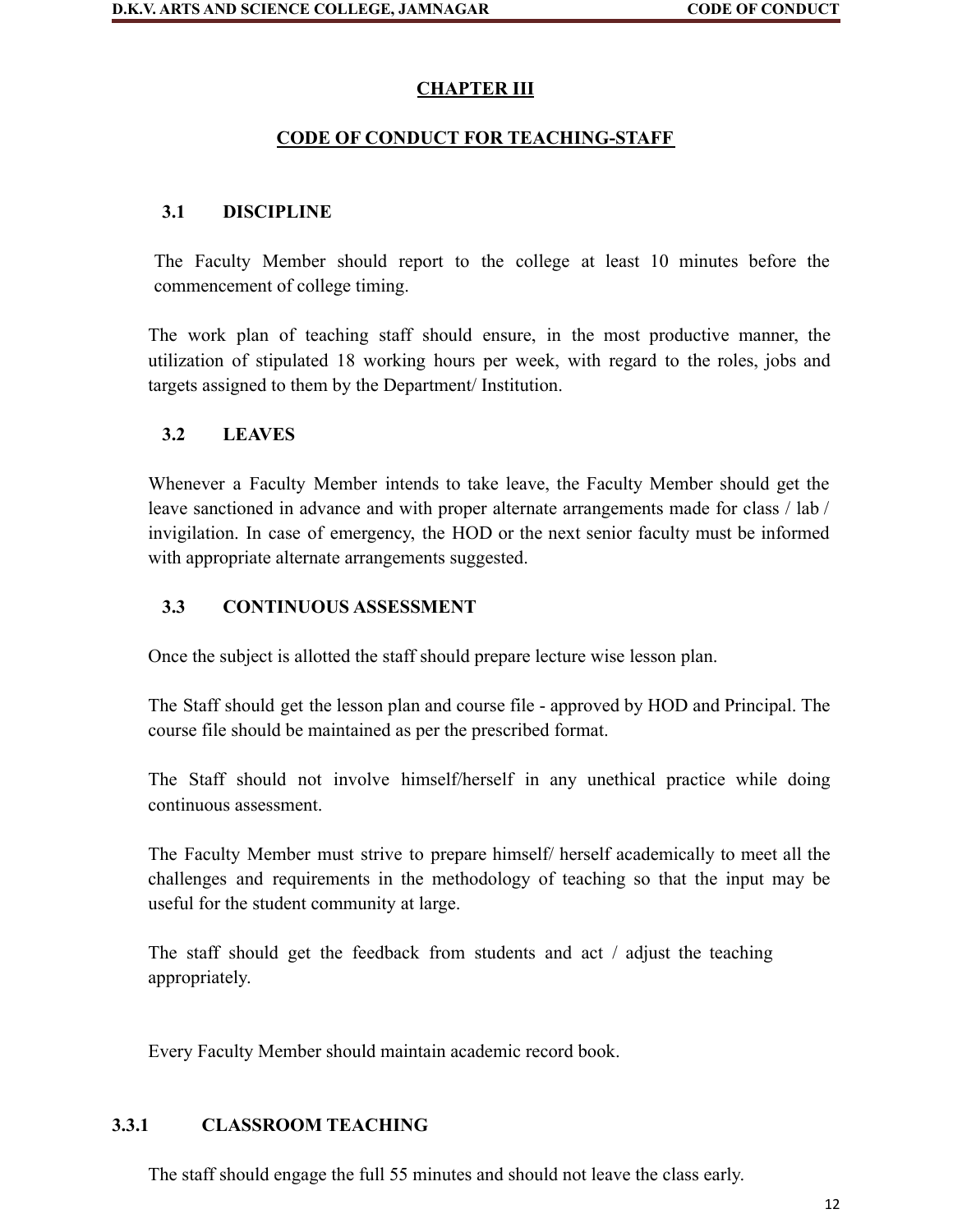The staff should make use "Information Communication Technology

(ICT)" for effective delivery.

The staff should encourage students asking doubts / questions.

The staff should take care of slow learner students and pay special attention to their needs in special classes.

The staff should motivate the students and bring out the creativity / originality in the students and should make themself available for doubt clearance.

Every teaching staff demonstrate a high standard in teaching and learning by: engaging students in their learning

working to achieve high level outcomes for all students

maintaining records to manage, monitor, assess and improve student learning

using research and student achievement data to inform professional practice

engaging in reflective practice and developing their professional knowledge and teaching skills

supporting the personal and professional development of others

providing constructive feedback to colleagues that is considered and helpful assisting in developing and mentoring less experienced staff

accepting responsibility for their own professional learning and development

# **3.3.2 LABORATORY**

The staff should involve themselves in the preparation of experimental setup and upgrade the laboratory.

The staff should involve themselves in demonstration models and charts.

### **3.3.3 TEST/ASSIGNMENTS**

In problem oriented subject, regular tutorials have to be conducted.

The Tutorial problems to be provided to the students a week prior to the actual class.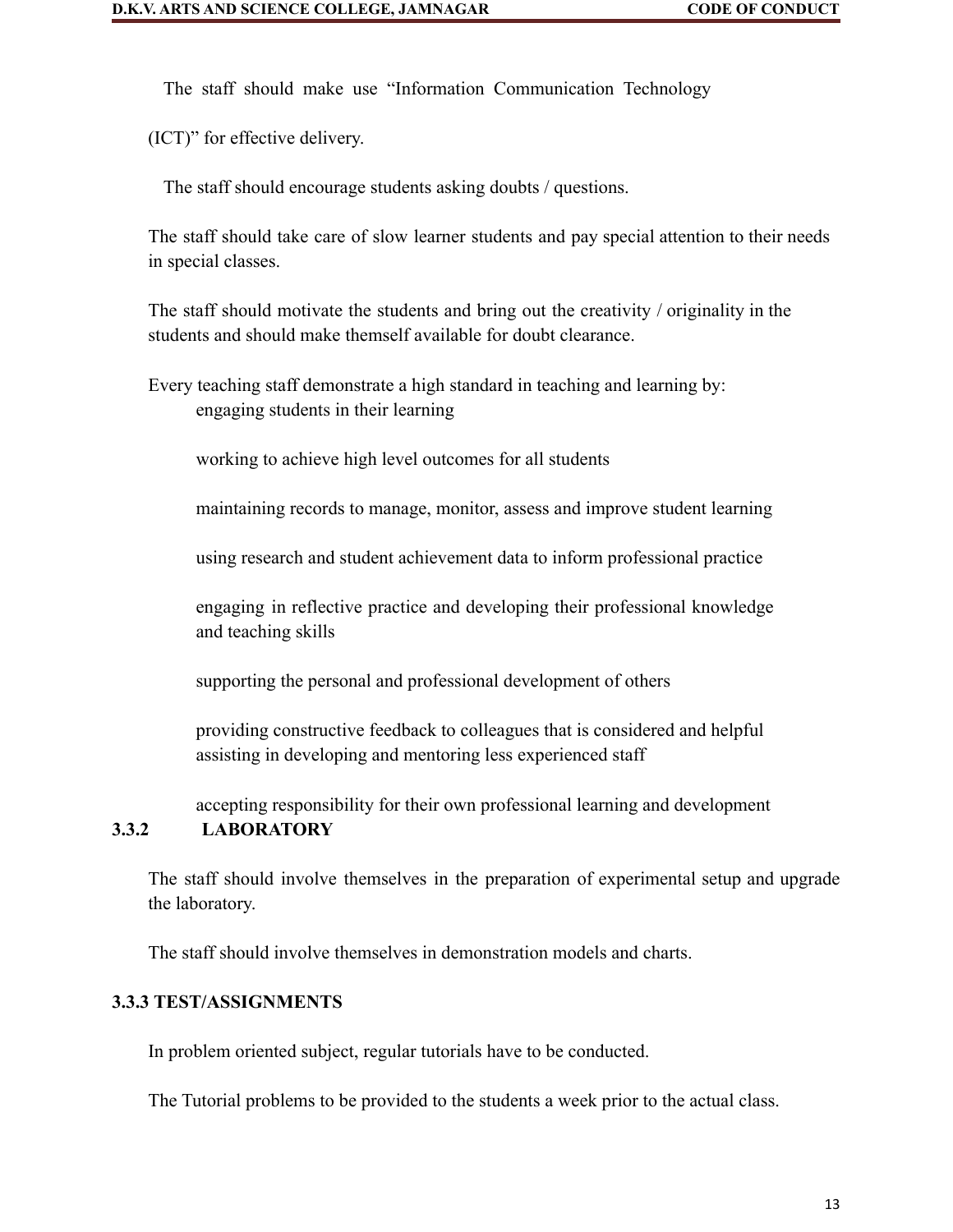Test, prelim, submission and practical examination must be conducted as per the academic calendar.

### **3.3.4 APPRAISAL REPORT**

All the staff members are required to submit their Self Evaluation Report at the end of every term of the academic year in the prescribed format.

Faculty Members are expected to update their knowledge by attending seminars/workshops/conference, after obtaining necessary permission from the Head of the Department and Principal.

Faculty Members should attempt to publish text books, research papers in reputed International / Indian Journals / Conferences.

Every Faculty Member is expected to extend his/her beneficial influence in building up the personality of students and he/she should associate himself/herself actively with such extra-curricular activities which he / she is interested in or assigned to him/her from time to time.

In addition to the teaching, the Faculty Member should take additional responsibilities as assigned by HOD / Principal in academic, co-curricular or extra-curricular activities.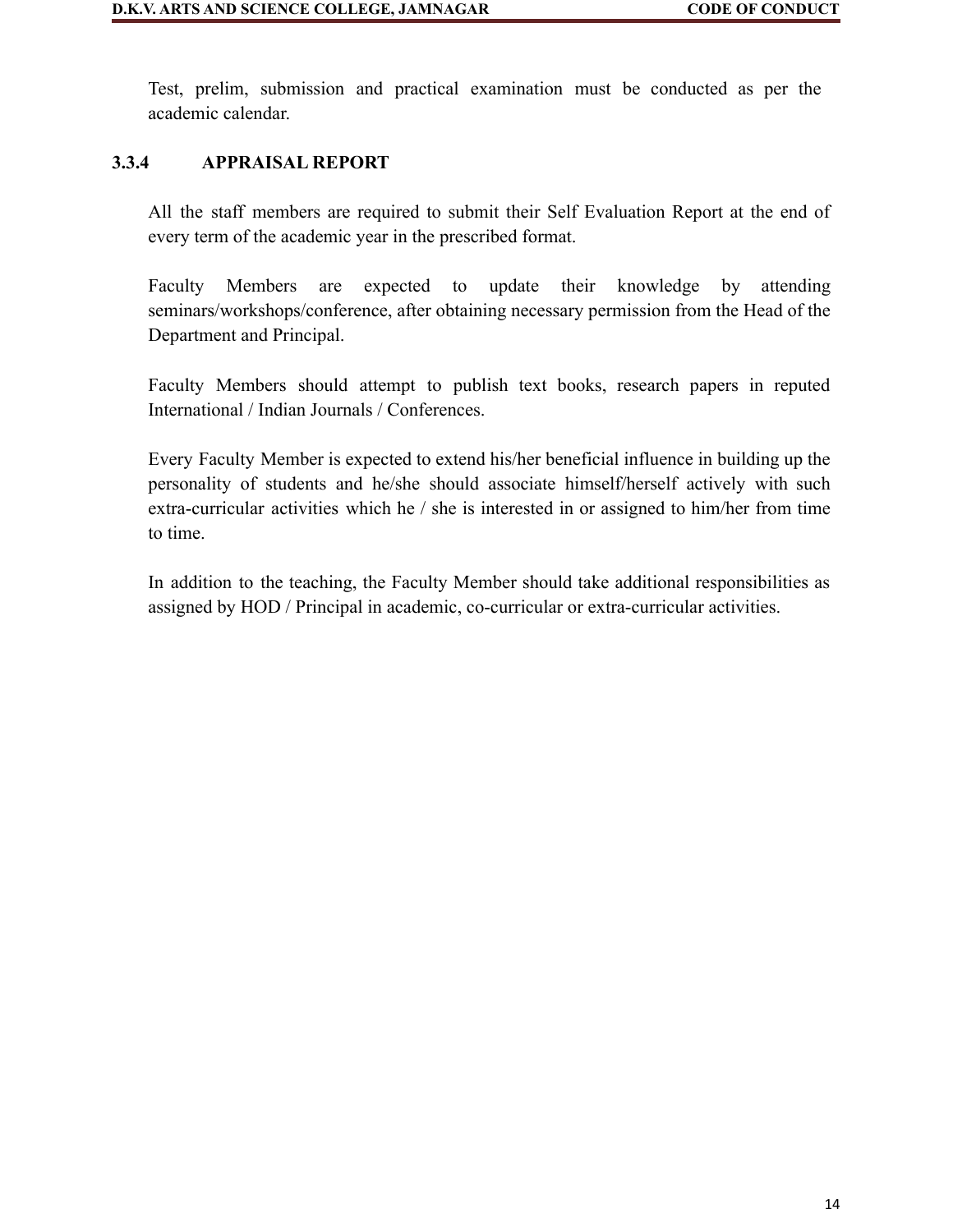# **CHAPTER IV**

### **CODE OF CONDUCT FOR SUPPORTING STAFF**

# **4.1 ADMINISTRATIVE STAFF**

Confidential report of the document should be part of personal file of that employee and should be kept confidential by staff members working with this Department.

Staff should take additional responsibilities if required as assigned by Principal.

### **4.2 ACCOUNTANT**

Accountant should prepare, examine, and analyze accounting records, financial statements, and other financial reports.

Accountant should prepare accounts, taxes and tax returns, ensuring compliance with payment, reporting and other tax requirements.

Accountant should establish tables of accounts, and assign entries to proper accounts.

Accountant should report to the Principal regarding the finances of establishment.

Accountant should assess accuracy, completeness, and conformance to reporting and procedural standards.

Account should provide all the necessary account statement and documents for various committees of the institute.

Account should provide all the necessary account statement for the yearly account audits.

### **4.3 STUDENT SECTION**

Student section should

Enter student information through software

Ensure the eligibility of the students and prepare related within time limit

Ensure the student document verification within time limit

Submit the student Prorata, eligibility and student insurance to University.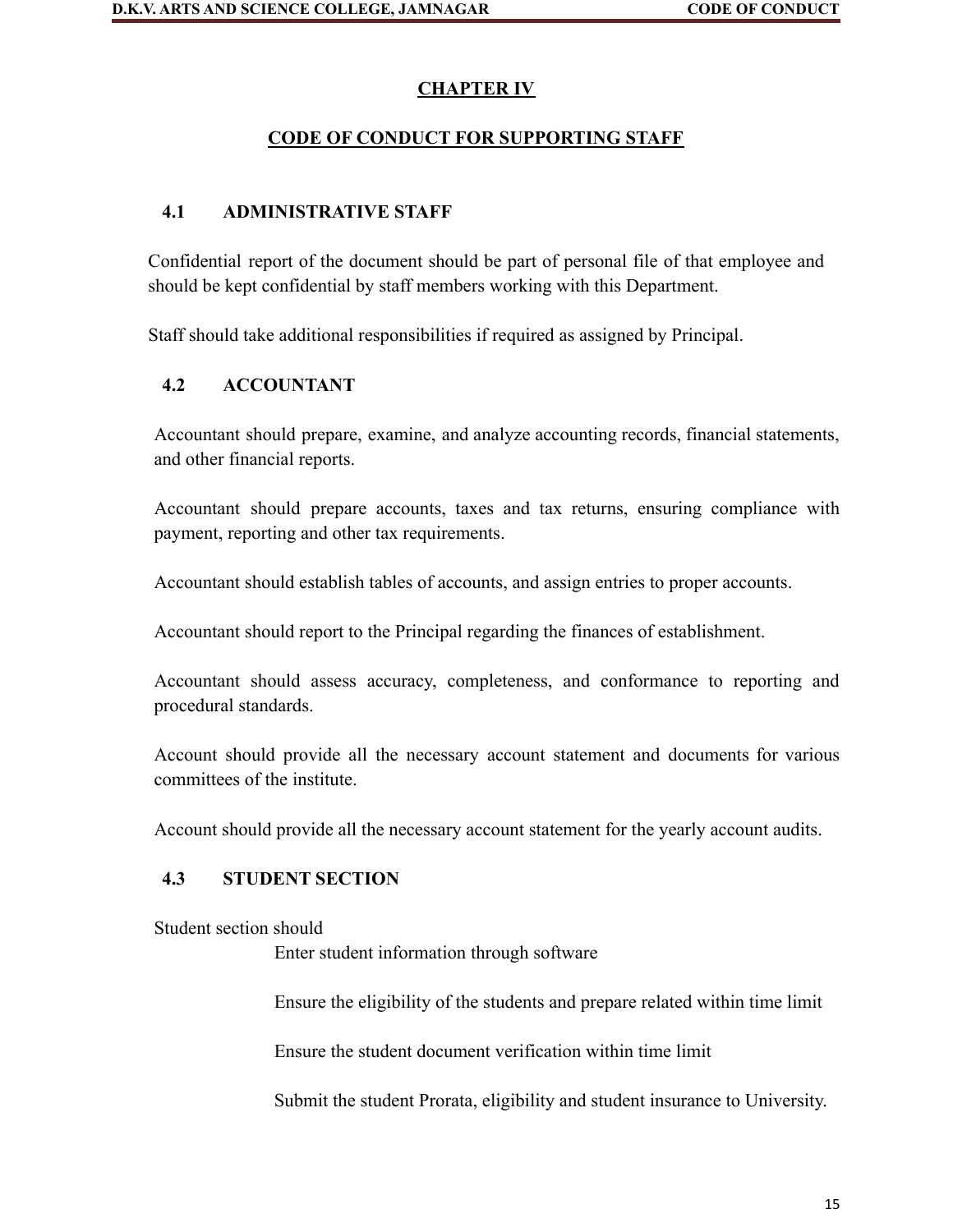Ensure cast certificate/cast validity from concern divisional office

Provide all necessary student data to prepare various committee reports

### **4.4 LAB ASSISTANT**

Lab assistant should help the lab in-charge to carry out the lab related works.

Lab assistant should maintain attendance register

Lab assistant should keep experimental setup ready before conduction of the experiment.

Lab assistant should ensure the cleanliness of laboratories.

#### **4.5 LAB ATTENDANT**

Lab attendant should assist the lab assistant to carry out the lab related responsibilities.

#### **4.6 CLERK**

Clerk should maintain service book of all staff of the Institute.

Clerk should maintain college level/department level all document files.

### **4.7 PEON**

Peon should report the college half an hour before the college time.

Peon should maintain cleanliness of laboratories, class and staff rooms.

Peon should do all the work assign by the Head of the department and other staff members.

Peon should not leave the office until and unless the higher authority permits.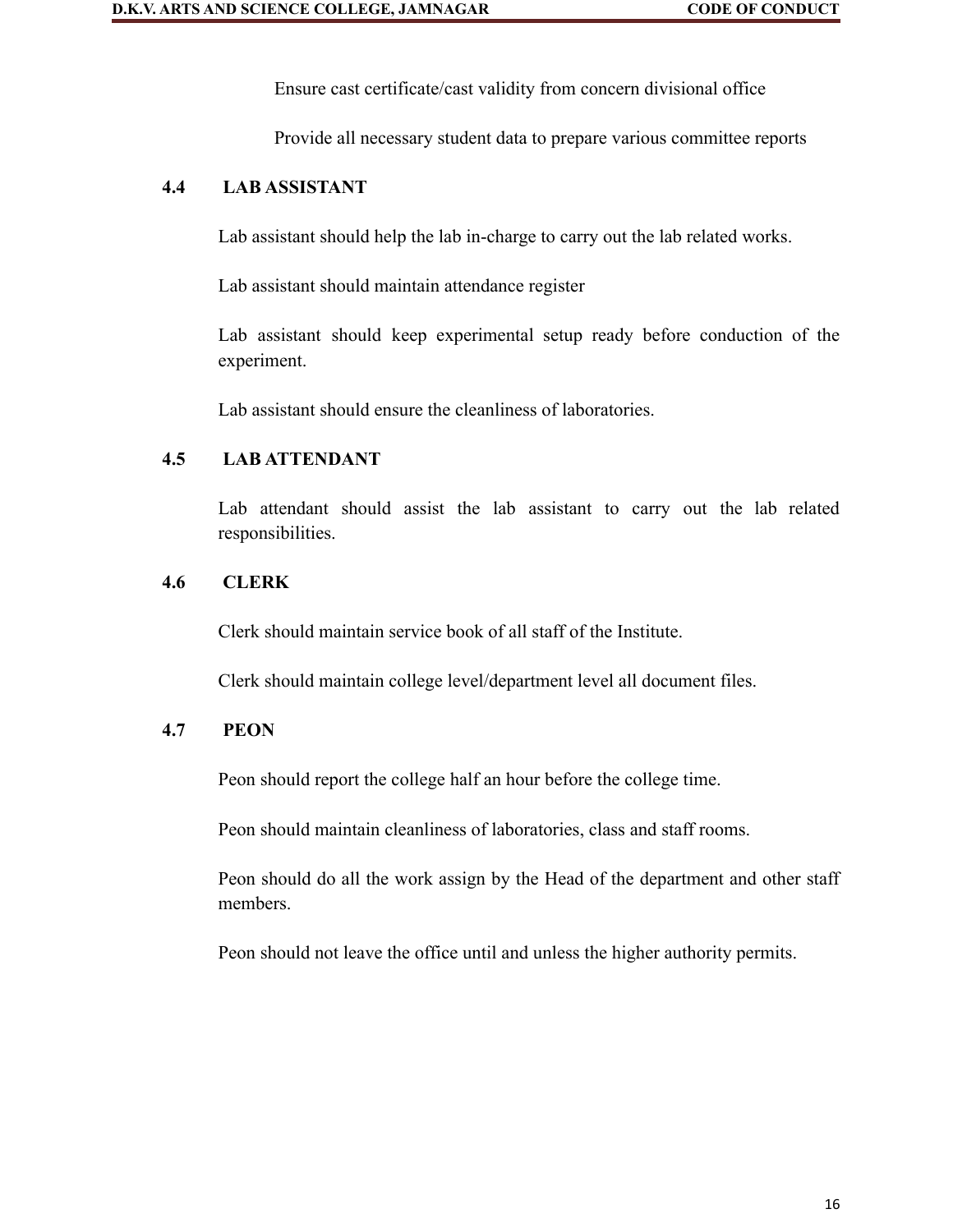# **CHAPTER V**

### **CODE OF CONDUCT FOR HEAD OF DEPARTMENT**

The work load (teaching and departmental) of all the staff should be fixed by the Head of the department.

The Head of the department should ensure that the work load of the teacher should not be less than 40 hours a week, of which teaching-contact hours should be at least as follows:

- (i) Head of Department/ Professor 8 hours / week
- (ii) Associate Professor 16 hours / week
- (iii) Assistant Professor 18 hours/week.

The Head of the Department should be responsible for academic planning and academic audit of the department and implementation of academic policies approved by the Principal.

The teaching load should be allotted by the HOD after taking into account of the Faculty Member's interests/choices.

The Head of the Department should arrange the weekly meetings of the department staff to overview the progress of academic and administrative work.

The Head of the Department should encourage Faculty Members to update their knowledge by attending seminars/workshops/conference.

The Head of the Department should encourage Faculty Members to publish text books, research papers in reputed International / Indian Journals / Conferences

The Head of the Department should arrange for feedback responses from the students, and the parents on quality-related department processes.

The Head of the Department should write confidential report for all staff members of his/her department and submit to the Principal.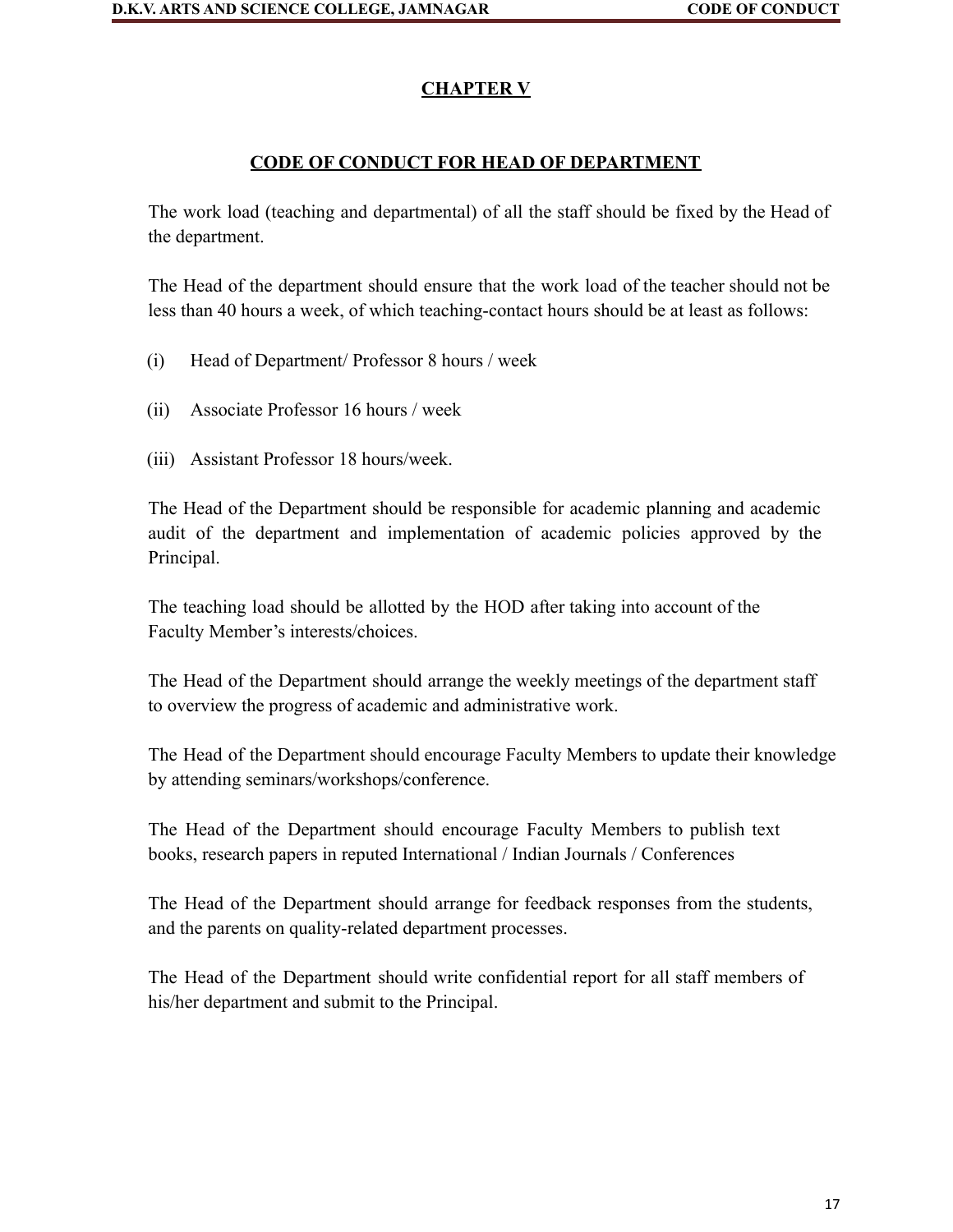#### **CHAPTER VI**

#### **CODE OF CONDUCT FOR PRINCIPAL**

The Principal should oversee and monitor the administration of the academic programmes and general administration of the Institute to ensure efficiency and good order of the Institute.

The Principal should plan the budgetary provisions and go through the financial audited statements of the Institute.

The Principal has authority to take all the necessary disciplinary action as and when required to maintain discipline in the Institute.

The Principal should form various college level committees which are necessary for the development of the Institute.

The Principal should encourage Faculty Members to update their knowledge by attending seminars/workshops/conference.

The Principal should encourage Faculty Members to publish text books, research papers in reputed International / Indian Journals / Conferences.

The Principal should provide leadership, direction and co-ordination within the Institute.

The Principal should periodically review this Code of Conduct.

As it deems necessary to ensure that this Code of Conduct conforms to applicable Laws meets or exceeds Institute standards and any weaknesses

any of our other policies revealed through monitoring, auditing, and reporting systems are eliminated or corrected.

The Principal is responsible for the development of academic programmes of the Institute.

The Principal should convene meetings of any of the authorities, bodies or committees, as and when considers it necessary to do so.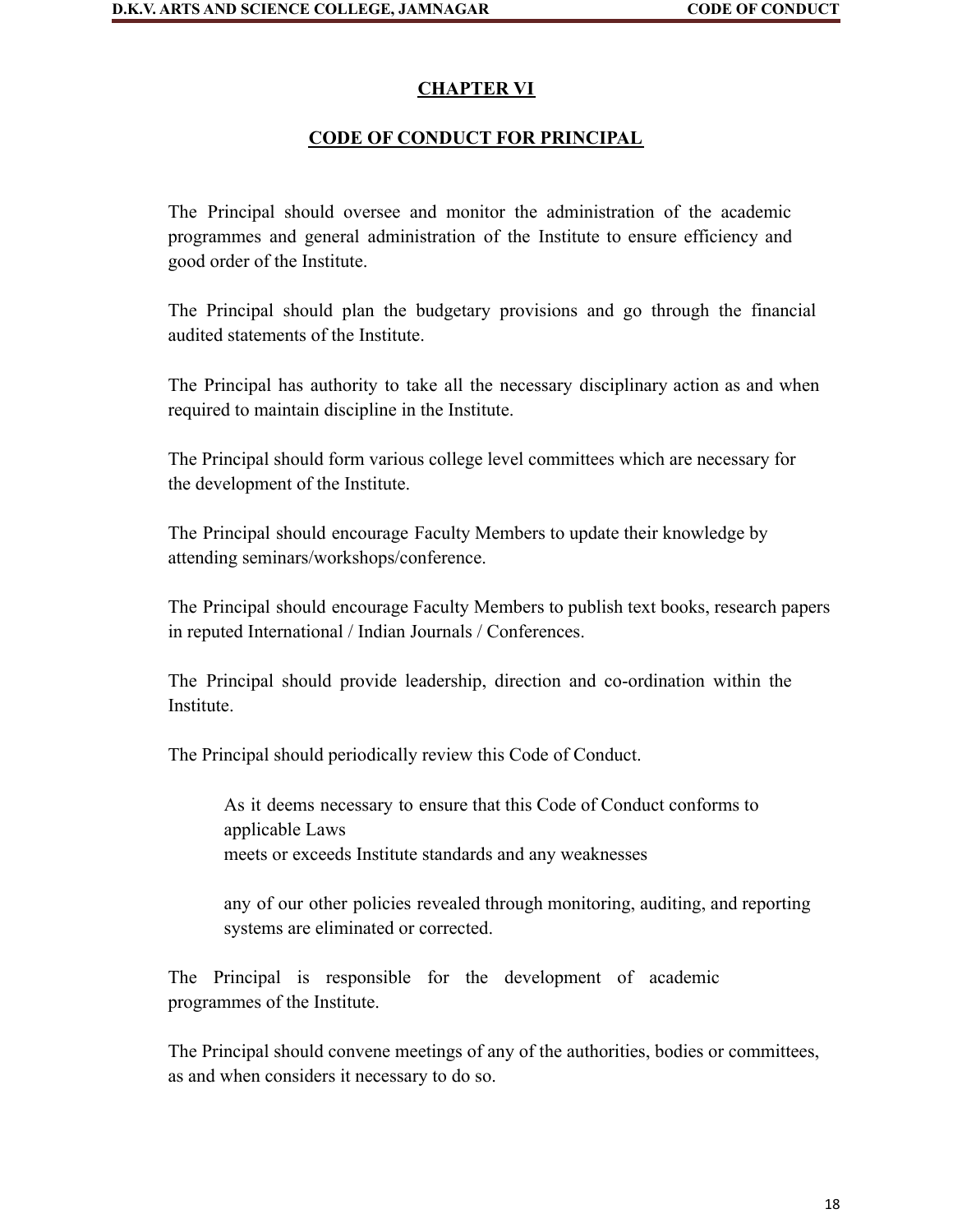The Principal should ensure that directions issued by the management are strictly complied with or, as the case may be, implemented.

The Principal should ensure that quality in education and academic services is maintained by the Institute.

The Principal should ensure that the long-term and short-term development plans of the Institute in their academic programmes are duly processed and implemented through relevant authorities, bodies, committees and its members.

The Principal should forward confidential report of all staff members of the Institute and submit to the Management.

The Principal shall responsible for submission of an annual report on the progress achieved in different developmental and collaborative programmes to the various committees and Management.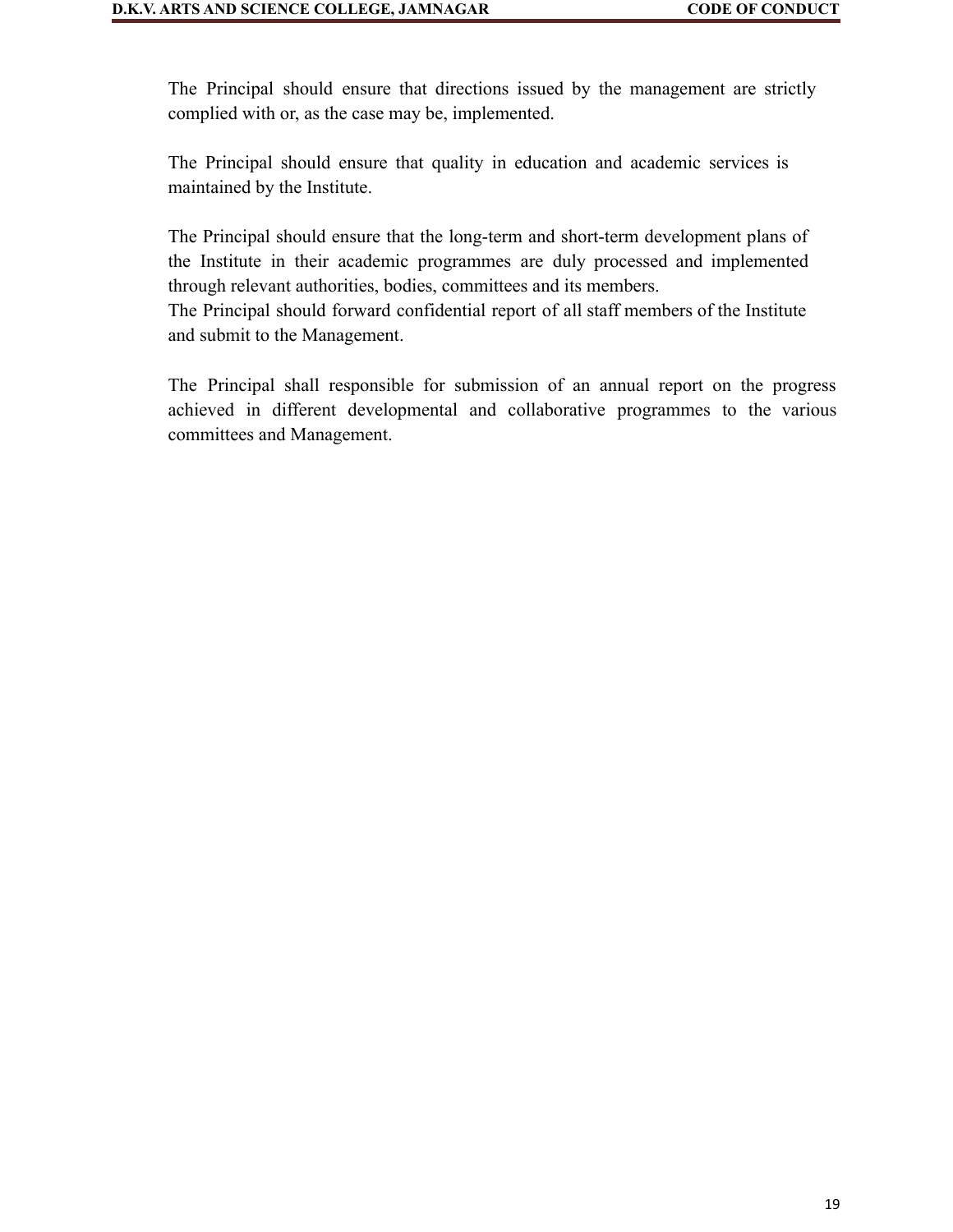#### **CHAPTER VII**

#### **CODE OF CONDUCT FOR COLLEGE DEVELOPMENT COMMITTEE**

There shall be a separate College Development Committee consisting of the following members, namely :-

One head of department, to be nominated by the principal

Three teachers in the college, elected by the full-time amongst themselves out of whom atleast one shall be woman

One non-teaching employee, elected by regular non-teaching staff from amongst themselves

Four local members, nominated by the management in consultation with the Principal, from the fields of education, industry, research and social service of whom at least one shall be alumnus

Co-ordinator, Internal Quality Assurance Committee of the college

President and Secretary of the College Students' Council

Principal of the college - Member - Secretary.

For a college or institution managed and maintained by the State Government.

The College Development Committee shall meet at least four times in a year.

The College Development Committee shall,-

prepare an overall comprehensive development plan of the college regarding academic, administrative and infrastructural growth, and enable college to foster excellence in curricular, co-curricular and extra-curricular activities

decide about the overall teaching programmes or annual calendar of the college

recommend to the management about introducing new academic courses and the creation of additional teaching and administrative posts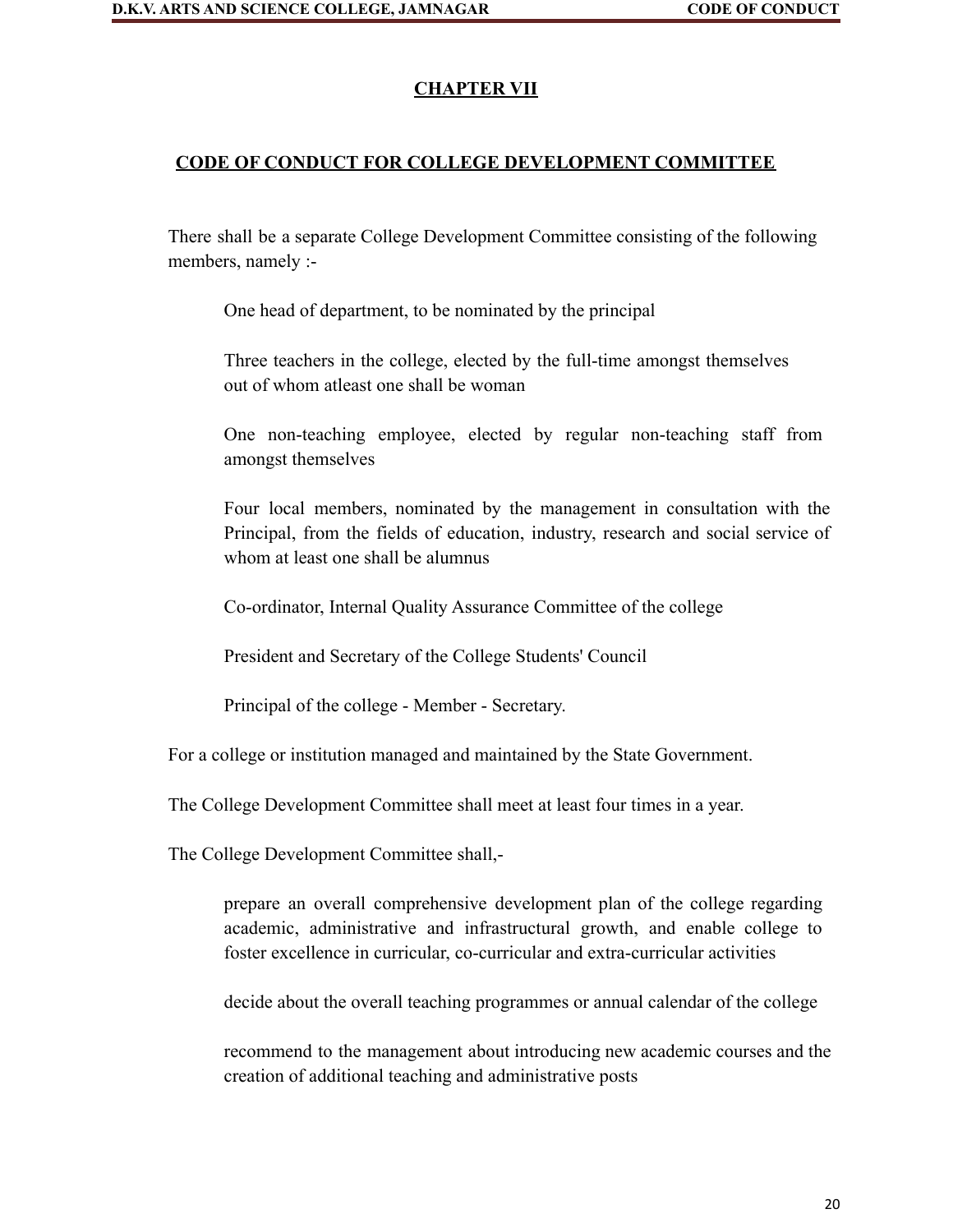take review of the self-financing courses in the college, if any, and make recommendations for their improvement

make specific recommendations to the Principal to foster academic collaborations to strengthen teaching and research

make specific recommendations to the Principal to encourage the use of information and communication technology in teaching and learning process

make specific recommendations regarding the improvement in teaching and suitable training programmes for the employees of the college

formulate proposals of new expenditure not provided for in the annual financial estimates (budget)

make recommendations regarding the students' and employees' welfare activities in the college or institution

discuss the reports of the Internal Quality Assurance Committee and make suitable recommendations

frame suitable admissions procedure for different programmes by following the statutory norms

plan major annual events in the college, such as annual day, sports events, cultural events, etc.

recommend the administration about appropriate steps to be taken regarding the discipline, safety and security issues of the college or institution

consider and make appropriate recommendations on inspection reports, local inquiry reports, audit report, report of National Assessment and Accreditation Council, etc

recommend the distribution of different prizes, medals and awards to the students.

prepare the annual report on the work done by committee for the year ending on the 30th June and submit the same to the management of such college and the university